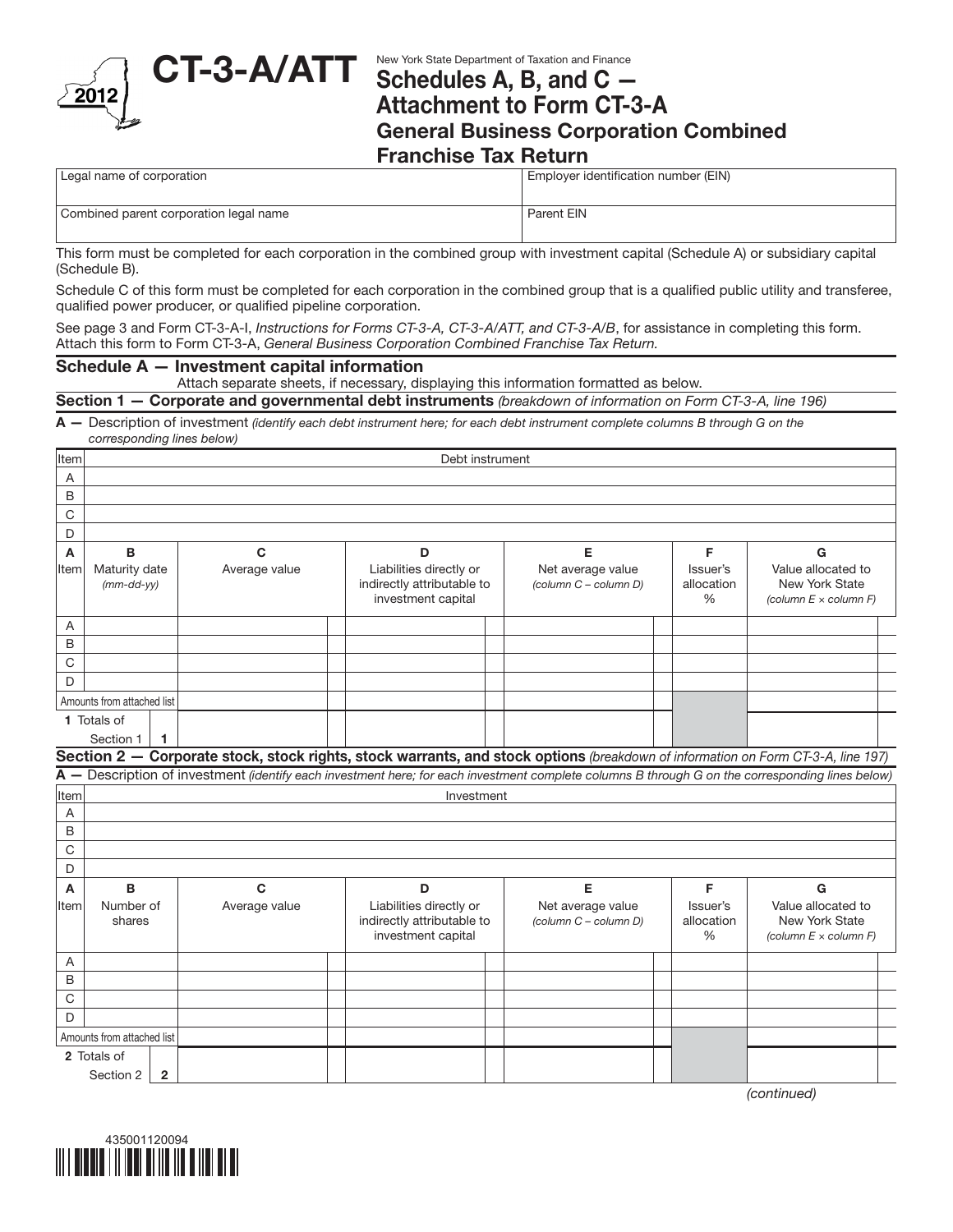|                                                  | Section 3 - Computation of investment capital (breakdown of information on Form CT-3-A, line 198) |                                                                             |                                            |                                |                                                                      |
|--------------------------------------------------|---------------------------------------------------------------------------------------------------|-----------------------------------------------------------------------------|--------------------------------------------|--------------------------------|----------------------------------------------------------------------|
|                                                  | С                                                                                                 | D                                                                           | Е                                          |                                | G                                                                    |
|                                                  | Average value                                                                                     | Liabilities directly or<br>indirectly attributable to<br>investment capital | Net average value<br>(column C - column D) | Issuer's<br>allocation<br>$\%$ | Value allocated to<br>New York State<br>(column $E \times$ column F) |
| <b>3</b> Section 1 totals<br>-3<br>(from line 1) |                                                                                                   |                                                                             |                                            |                                |                                                                      |
| 4 Section 2 totals<br>(from line $2$ )           |                                                                                                   |                                                                             |                                            |                                |                                                                      |
|                                                  | 5 Totals (add lines 3 and 4 in columns C, D, E, and G)                                            |                                                                             |                                            |                                |                                                                      |
|                                                  |                                                                                                   |                                                                             |                                            |                                |                                                                      |
| 6 Cash (optional)                                |                                                                                                   |                                                                             |                                            |                                |                                                                      |
|                                                  |                                                                                                   |                                                                             |                                            |                                |                                                                      |
|                                                  | 7 Investment capital (add lines 5 and 6 in columns C, D, and E)                                   |                                                                             |                                            |                                |                                                                      |
|                                                  |                                                                                                   |                                                                             |                                            |                                |                                                                      |

#### Schedule B — Computation and allocation of subsidiary capital base *(breakdown of information listed on*

*Form CT-3-A, lines 220 through 223; do not include any subsidiaries included in the combined group).* Attach separate sheets, if necessary, displaying this information formatted as below.

A — Description of subsidiary capital *(list the name of each corporation and the EIN here; for each corporation complete columns B through G on the corresponding lines below)*

| Item      |  | Name                                  |                                                                                               |  |                                                                                  |  |                                                    |                                              | <b>EIN</b> |                                                                              |
|-----------|--|---------------------------------------|-----------------------------------------------------------------------------------------------|--|----------------------------------------------------------------------------------|--|----------------------------------------------------|----------------------------------------------|------------|------------------------------------------------------------------------------|
| A         |  |                                       |                                                                                               |  |                                                                                  |  |                                                    |                                              |            |                                                                              |
| B         |  |                                       |                                                                                               |  |                                                                                  |  |                                                    |                                              |            |                                                                              |
| C         |  |                                       |                                                                                               |  |                                                                                  |  |                                                    |                                              |            |                                                                              |
| D         |  |                                       |                                                                                               |  |                                                                                  |  |                                                    |                                              |            |                                                                              |
| E         |  |                                       |                                                                                               |  |                                                                                  |  |                                                    |                                              |            |                                                                              |
| F         |  |                                       |                                                                                               |  |                                                                                  |  |                                                    |                                              |            |                                                                              |
| G         |  |                                       |                                                                                               |  |                                                                                  |  |                                                    |                                              |            |                                                                              |
| H         |  |                                       |                                                                                               |  |                                                                                  |  |                                                    |                                              |            |                                                                              |
| A<br>Item |  | B<br>% of<br>voting<br>stock<br>owned | $\mathbf c$<br>Average<br>value                                                               |  | D<br>Liabilities directly or<br>indirectly attributable to<br>subsidiary capital |  | Е<br>Net average<br>value<br>(column C - column D) | F<br>Issuer's<br>allocation<br>$\frac{0}{0}$ |            | G<br>Value allocated to<br>New York State<br>(column $E \times$ column $F$ ) |
| A         |  |                                       |                                                                                               |  |                                                                                  |  |                                                    |                                              |            |                                                                              |
| B         |  |                                       |                                                                                               |  |                                                                                  |  |                                                    |                                              |            |                                                                              |
| C         |  |                                       |                                                                                               |  |                                                                                  |  |                                                    |                                              |            |                                                                              |
| D         |  |                                       |                                                                                               |  |                                                                                  |  |                                                    |                                              |            |                                                                              |
| E         |  |                                       |                                                                                               |  |                                                                                  |  |                                                    |                                              |            |                                                                              |
| F         |  |                                       |                                                                                               |  |                                                                                  |  |                                                    |                                              |            |                                                                              |
| G         |  |                                       |                                                                                               |  |                                                                                  |  |                                                    |                                              |            |                                                                              |
| H         |  |                                       |                                                                                               |  |                                                                                  |  |                                                    |                                              |            |                                                                              |
|           |  | Amounts from attached list            |                                                                                               |  |                                                                                  |  |                                                    |                                              |            |                                                                              |
| 8         |  |                                       | Totals (add amounts in columns C and D)                                                       |  |                                                                                  |  |                                                    |                                              |            |                                                                              |
|           |  | $\bullet$ 8                           |                                                                                               |  |                                                                                  |  |                                                    |                                              |            |                                                                              |
|           |  |                                       | 9 Total net average value of subsidiary capital (add amounts in column $E$ ) 9.               |  |                                                                                  |  |                                                    |                                              |            |                                                                              |
|           |  |                                       |                                                                                               |  |                                                                                  |  |                                                    |                                              | 10         |                                                                              |
|           |  |                                       | 11 Value of subsidiary capital included in column G of subsidiaries taxable under Article 32, |  |                                                                                  |  |                                                    |                                              |            |                                                                              |
|           |  |                                       |                                                                                               |  |                                                                                  |  |                                                    |                                              |            |                                                                              |
|           |  |                                       |                                                                                               |  |                                                                                  |  |                                                    |                                              | 12         |                                                                              |